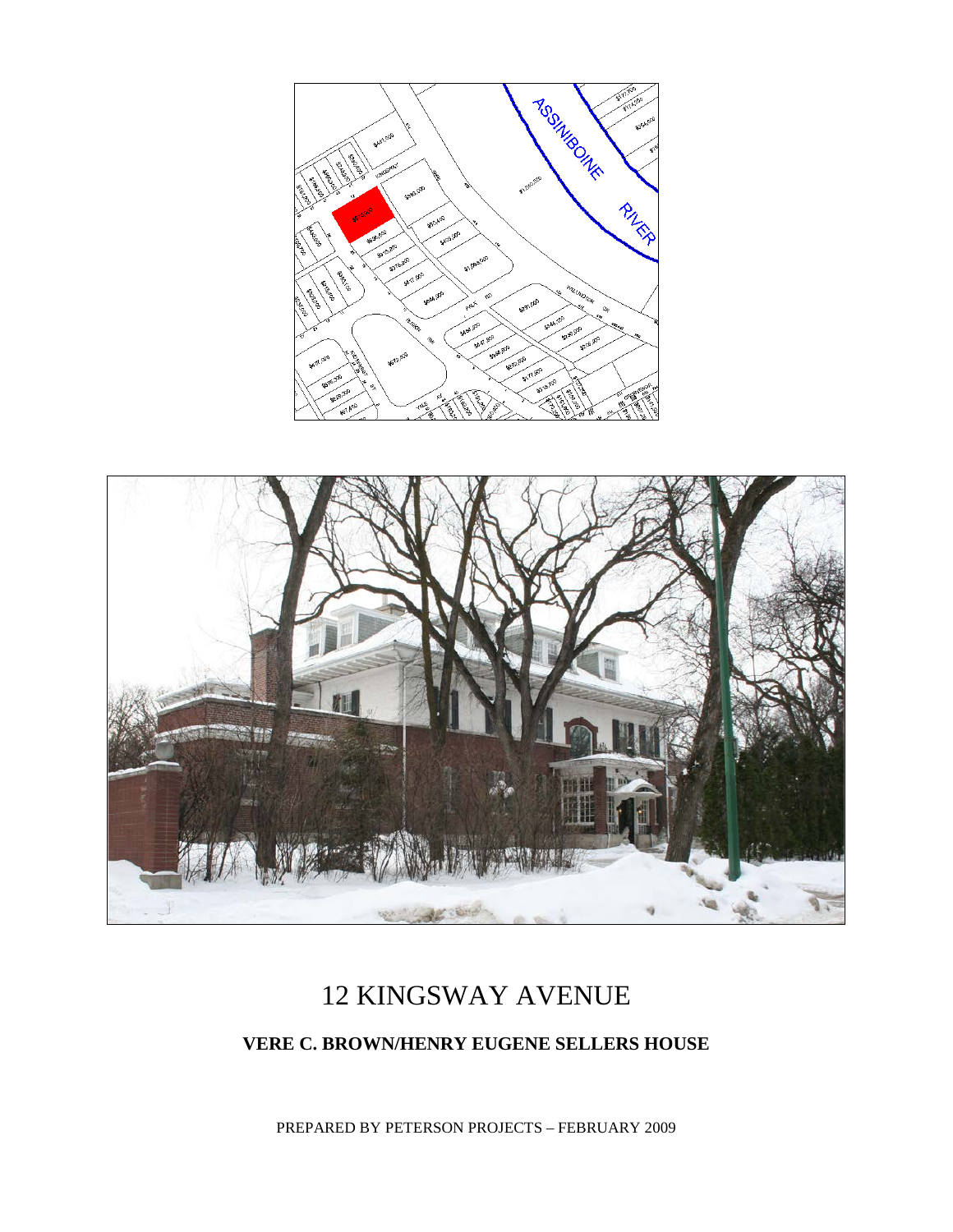

## 12 KINGSWAY AVENUE **VERE C. BROWN/HENRY EUGENE SELLERS HOUSE**

**Date of Construction:** 1911 **Building Permit:** 487/1911 **Architect:** Brown, V.C. (owner) **Contractor:** Lyall-Mitchell Company

#### ARCHITECTURAL INTEREST:

This large, 2½-storey single-family home was built in one of Winnipeg's rapidly growing and exclusive neighbourhoods – Crescentwood – where it joined other luxurious houses owned by some of the City's business and political elite.

The main (north) façade features a 2½-storey central section flanked on both sides by onestorey wings. The entire first floor is clad in dark brick, the upper storey in lightly hued stucco. Windows throughout the main façade are square headed and filled with multipaned window units. Stone accents these openings. The centrally located entrance portico includes a rounded hood supported by chains and bracketing. The heavy overhanging eaves are embellished with exposed rafters, the low-pitched hip roof interrupted by numerous shed dormers. A brick wall with carved medallions encircles much of the property.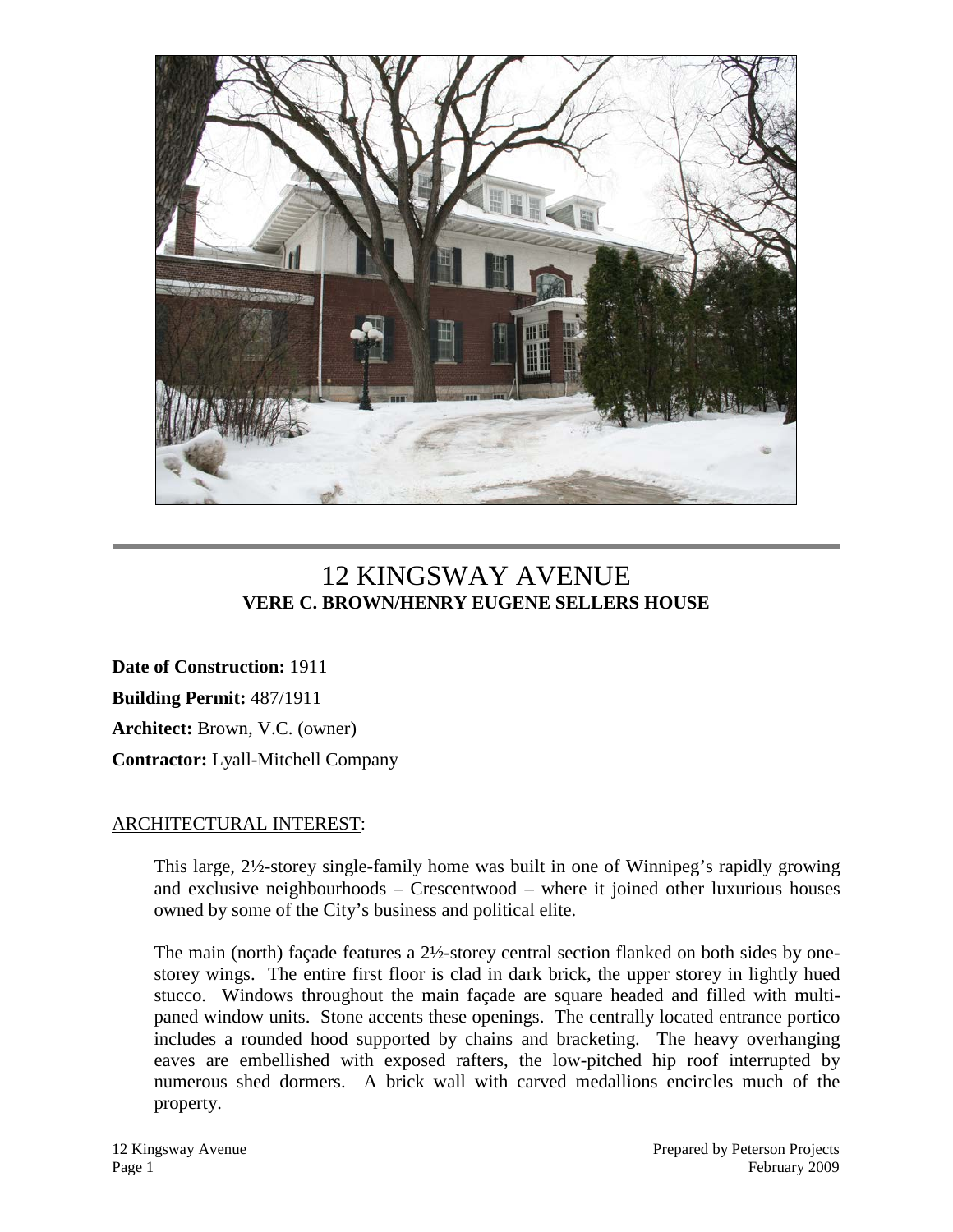

Front (north) façade, 2009

Cost of construction of the home was listed as  $$20,000$ , making it one of the more expensive homes built in 1911. Owner V.C. Brown is listed on the original Building Permit as the architect.

The house stands on its original site, appears to be in good structural condition and does not appear to have suffered major exterior alteration. According to the Manitoba Historical Society website, the interior was renovated in 1970 for use by the President of the University of Manitoba and the large opening over the main entrance originally held a stained-glass window depicting a ship which was removed and sold by a short-term owner.

This structure is one of Winnipeg's better examples of the Georgian Revival style. The style has been described as the most popular revival style of the  $20<sup>th</sup>$  century in Canada, used mainly in residential architecture and still popular today.<sup>[2](#page-5-1)</sup> Influential New York City architects McKim, Mead and White, who utilized elements of the style to design residences for their most affluent clients, promoted the style in the early  $1900s$ .<sup>[3](#page-5-2)</sup> The style is based on English and Dutch colonial architecture from the  $18<sup>th</sup>$  and early  $19<sup>th</sup>$  centuries.

Distinguishing characteristics of the style include a symmetrical façade with a centrally located entrance as its focal point. Classical elements and detailing such as pediments, cornice-like eaves, Palladian windows, columns and porticos are common. Roofs could be hipped or gambrel-shaped and exterior cladding ranged from wood to brick and stone to stucco. $4$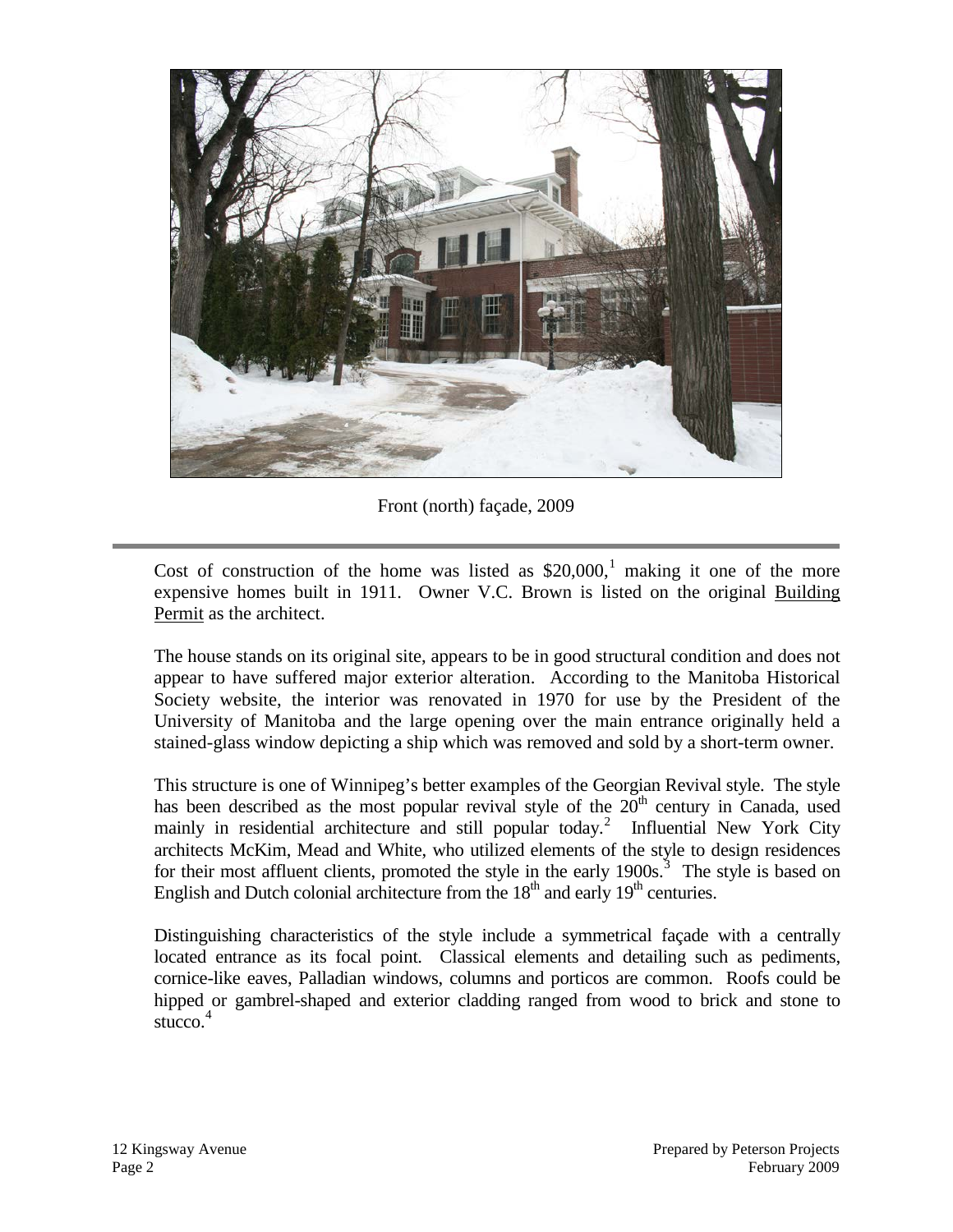

Front (north) and west façades, 2009

#### HISTORICAL INTEREST:

Vere C. Brown was the original owner. Brown was born in London, Ontario in 1869. He became a banker and in 1904 was appointed chief inspector for the Canadian Bank of Commerce five years after joining the firm. In 1911, he moved to Winnipeg as the superintendent of the central western branches. He left the city in 1920 to take a position with the National City Bank in New York City.<sup>[5](#page-5-4)</sup>

In 1925, the house was occupied by Robert G. Roger, salesman for Osler, Hammond and Nanton. Shortly after, the house was sold to Henry Eugene Sellers, co-founder of the Northland Elevator Company (1922).<sup>[6](#page-5-5)</sup> Sellers was born in 1886 in Port Arthur (now Thunder Bay), Ontario, his father was an influential grain dealer in that city. H.E. Sellers would be one of the founders of the Federal Grain Company in 1929, which through expansion and amalgamation ultimately became Canada's largest private line elevator company.<sup>[7](#page-5-6)</sup>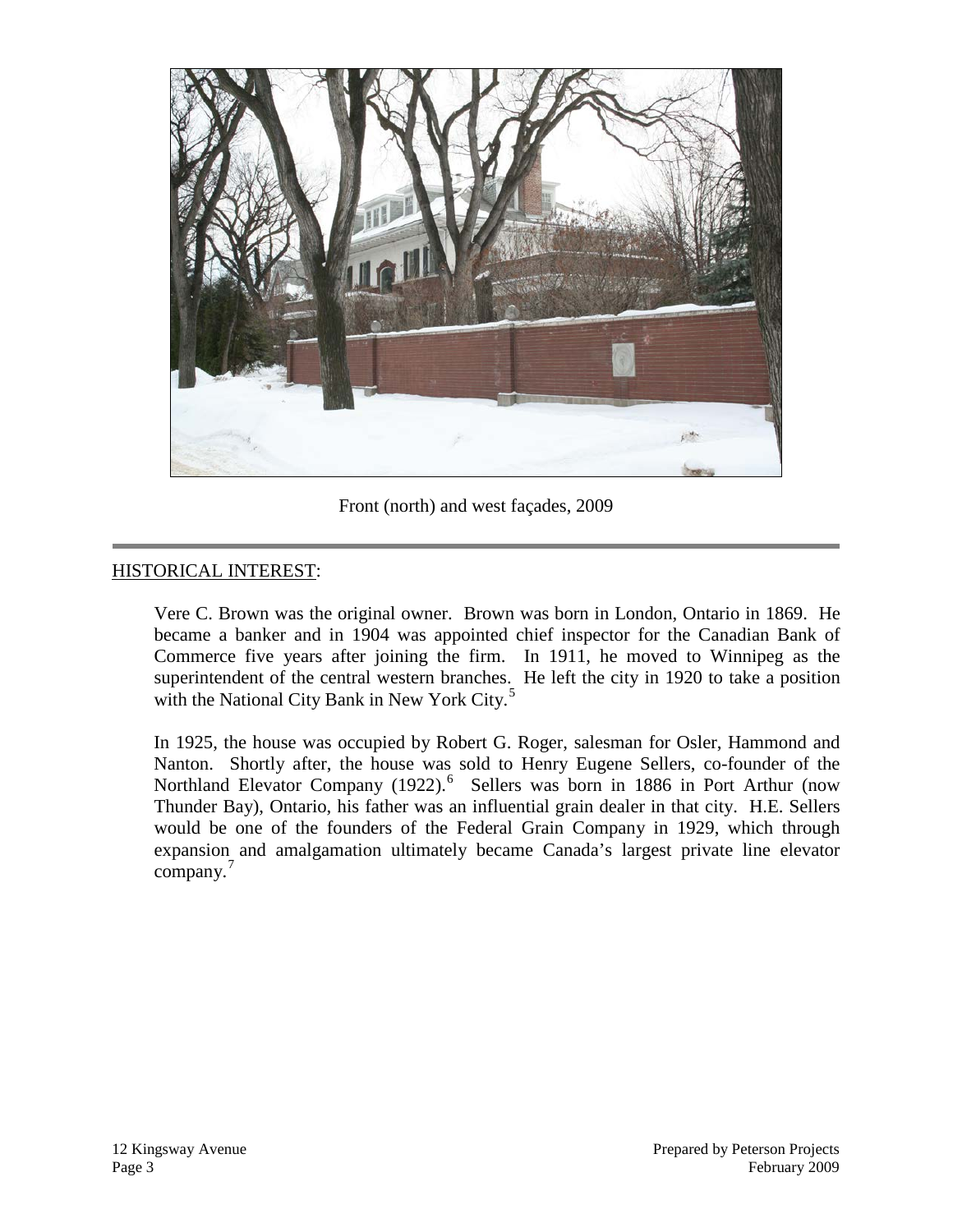

Rear (south) and west façades, 2009

#### RECOMMENDATION TO HISTORICAL BUILDINGS COMMITTEE:

Under the Historical Buildings By-law, this building meets a number of important criteria:

- its historical importance- illustrative of a pre-World War I era mansion built in an exclusive residential district in Winnipeg;
- its associations- its long-term connections to early and influential businessmen V.C. Brown and H.E. Sellers;
- its design- an excellent example of the Georgian Revival style;
- its architect- N/A;
- its location- contributes greatly to the historic streetscape of the neighbourhood; and
- its integrity- its main façades continue to display many of their original elements and design.